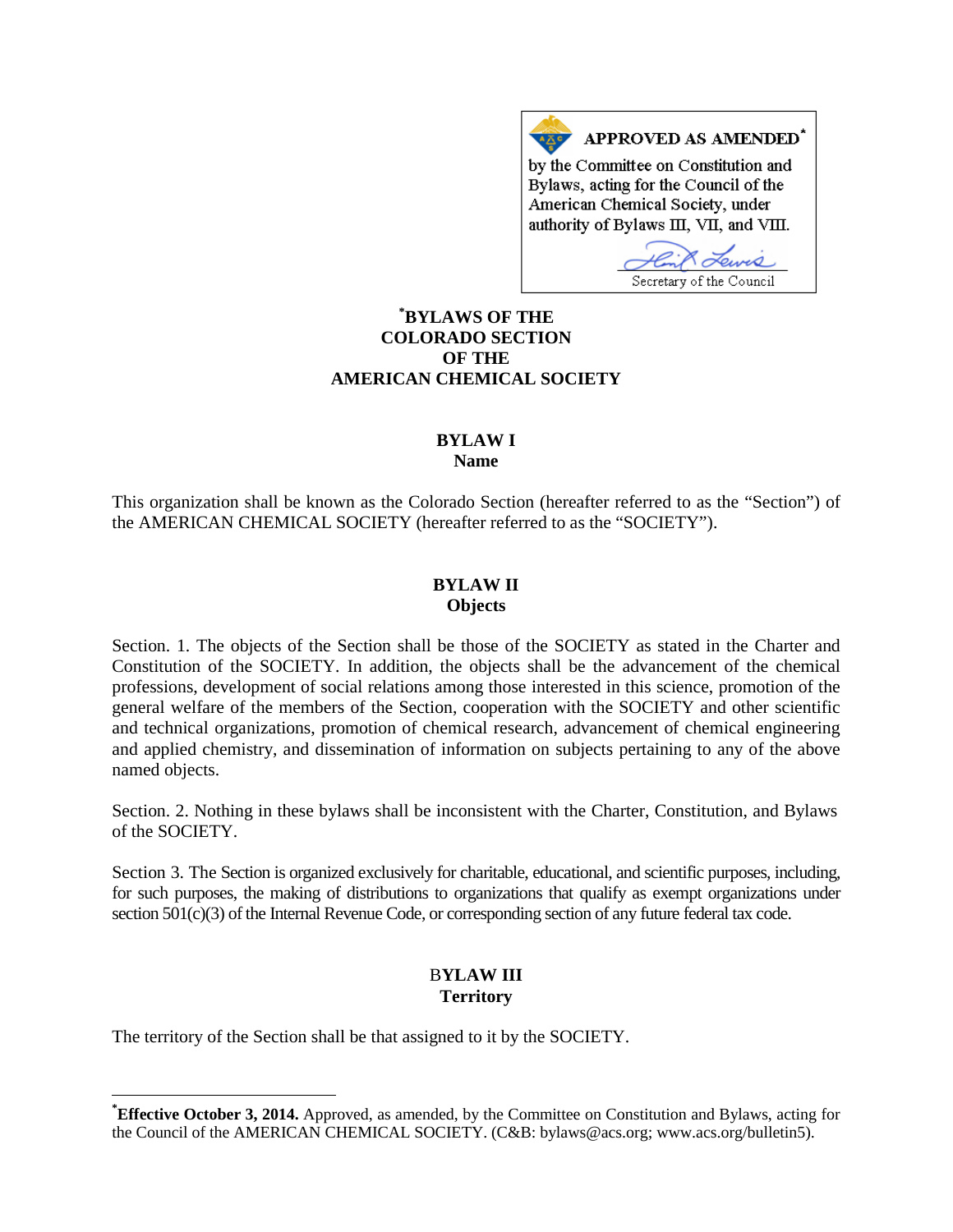#### **BYLAW IV Members and Affiliates**

Section 1. The rolls of the Section shall include those members and Society Affiliates of the SOCIETY residing within the territory of the Section provided that any exceptions to this rule shall be made in conformity with the Constitution and Bylaws of the SOCIETY.

Section 2. The Section may have Local Section Affiliates as authorized in the Constitution and Bylaws of the SOCIETY. A Local Section Affiliate shall retain affiliate status only so long as payment is made of Local Section Affiliate dues of not less than two dollars (\$2.00) per annum.

Section 3. Members and affiliates shall have such rights and privileges as are accorded them by the Constitution and Bylaws of the SOCIETY.

Section 4. STUDENT MEMBERS may not serve as Councilors, Alternate Councilors, or Temporary Substitute Councilors.

Section 5. A Society Affiliate or a Local Section Affiliate may not vote for or hold an elective position or vote on Articles of Incorporation or bylaws of the Section. A Society Affiliate may not serve as a voting member of the Executive Committee; a Local Section Affiliate may not serve as a member of the Executive Committee. Society Affiliates may be appointed as committee chairs.

# **BYLAW V Officers, Executive Committee, and Councilors**

Section 1. The officers of the Section shall be MEMBERS of the SOCIETY and the Section and shall consist of the Chair, Chair-Elect, Secretary, and Treasurer. The Secretary and Treasurer positions may be held by the same person. The terms of office for all elected officers of the Section will coincide with the calendar year.

Section 2. The Executive Committee shall be the governing body of the Section and as such shall have full power to conduct, manage, and direct the business and affairs of the Section in accordance with the Constitution and Bylaws of the SOCIETY and these bylaws. The Executive Committee shall consist of the officers of the Section, the Immediate Past Chair, the Councilors and Alternate Councilors, The Executive Committee shall meet upon due notice either at the call of the Chair or upon request of a majority of its members. A quorum for an Executive Committee meeting shall consist of a majority of the members of the Committee.

In addition, members of the Executive Committee shall attend Executive Committee meetings called by the Chair; manage the Section's elections and vote on all motions brought before the body; confirm the committee chair and member appointments as proposed by the Chair; and vote on award winners for the Section.

Section 3. The duties of the officers shall be such as usually pertain to their offices, together with those required by these bylaws, by the Constitution and Bylaws of the SOCIETY, and such other duties as may be assigned to them from time to time by the Executive Committee. The outgoing Chair, Secretary, and Treasurer shall submit written annual reports to the Section and to the SOCIETY in accordance with the Constitution and Bylaws of the SOCIETY. One of the Councilors shall sign off on the approval of the annual report.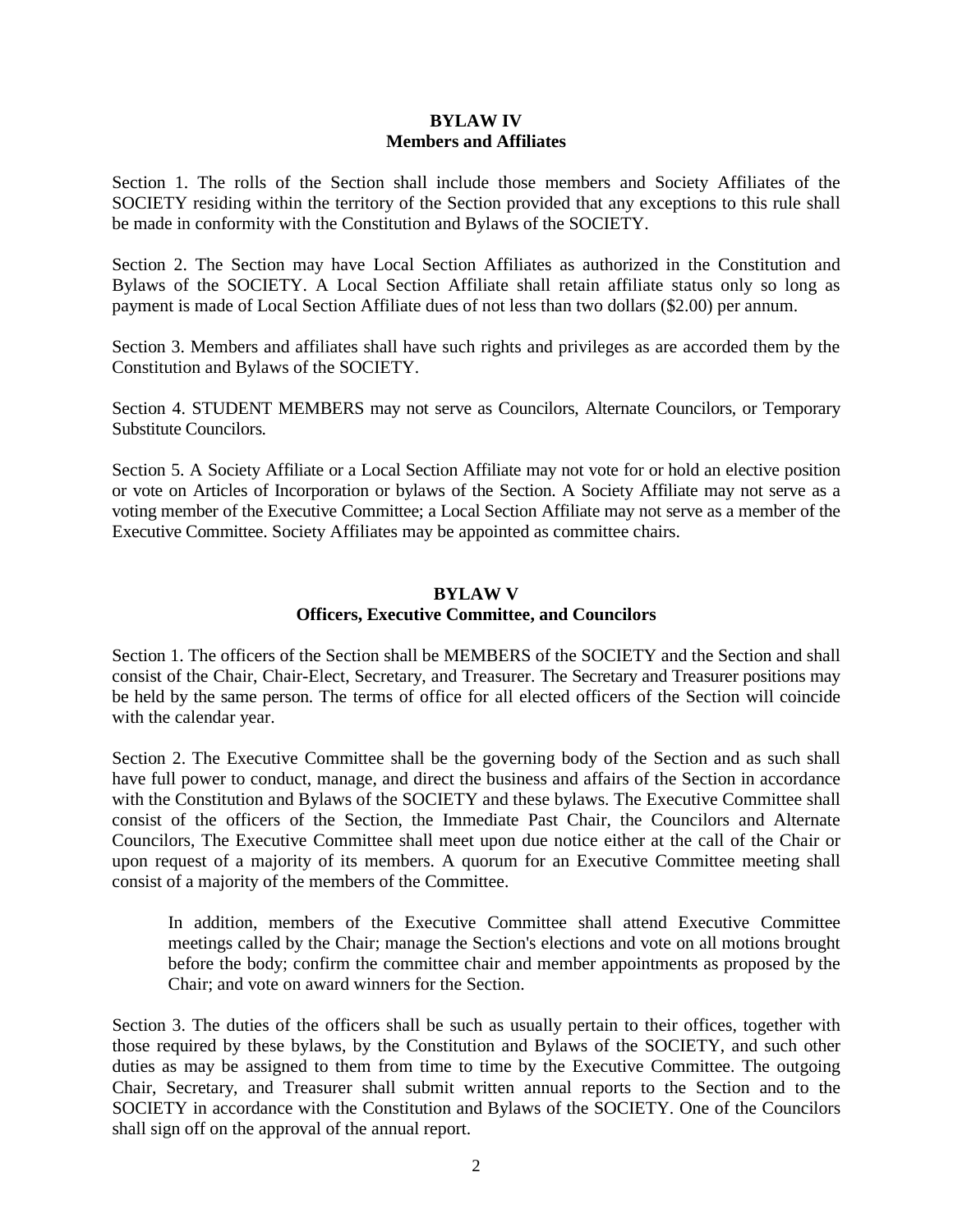- a. The duties of the Chair shall be to serve as chair of the Executive Committee, to preside at meetings of the Executive Committee, to carry into effect the decisions and recommendations of that Committee, to preside at business meetings of the Section, to appoint all committee chairs and committee members with approval of the Executive Committee, and to preside over and manage the Section's program. In the absence of the Chair, the duties of the office shall devolve to the Chair-Elect.
- b. The duties of the Chair-Elect shall be to serve as Chair of the Program Committee, which will plan the program for his/her term as Chair. The Chair-Elect shall, with the approval of the Executive Committee, select sites and programs for meetings and make all necessary arrangements for speakers for the year in which the Chair-Elect serves as Chair. The Chair-Elect shall develop goals for the Section for the subsequent year when serving as Chair.
- c. The duties of the Secretary shall be to keep a record of the minutes of the meetings of the Section and of the Executive Committee, to maintain a list of members and affiliates, to send to members and affiliates such notices as the business of the Section may require, to submit a report to the Section at its annual meeting, and to carry out the duties required by the Constitution and Bylaws of the SOCIETY and elsewhere in these bylaws. The Secretary shall keep a list of current officers, Executive Committee members, and committee chairs, as well as the specific duties of these members. The term of office shall be for one year; reelection is permissible.
- d. The duties of the Treasurer shall be to have charge of the funds of the Section, keep an accurate record of all receipts and disbursements, receive dues, and make those disbursements approved by the Executive Committee. The Treasurer shall render an account of all transactions and of the financial condition of the Section to the Executive Committee at times set by the Committee, and shall submit such reports as are required by the Constitution and Bylaws of the SOCIETY. The term of office shall be for one year; reelection is permissible.

#### Section 4. Vacancies

- a. In the event of a vacancy in the office of Chair, the Chair-Elect shall assume the duties of Chair for the remainder of the term.
- b. All other vacancies shall be filled by majority vote of the Executive Committee through interim appointment for the period up to the next annual election. At that time, the procedures for election as outlined in the bylaws of the Section shall be followed.
- c. An interim appointee to the vacated office of Chair-Elect shall not automatically succeed to the office of Chair. At the next election, both a Chair and a Chair-Elect shall be elected.

Section 5. Councilors, Alternate Councilors, and Temporary Substitute Councilors

a. The Section shall have Councilors and Alternate Councilors as provided in the Constitution and Bylaws of the SOCIETY. The Section's Councilors and Alternate Councilors shall carry out those duties assigned to them by the Constitution and Bylaws of the SOCIETY. The number of Alternate Councilors shall equal the number of Councilors.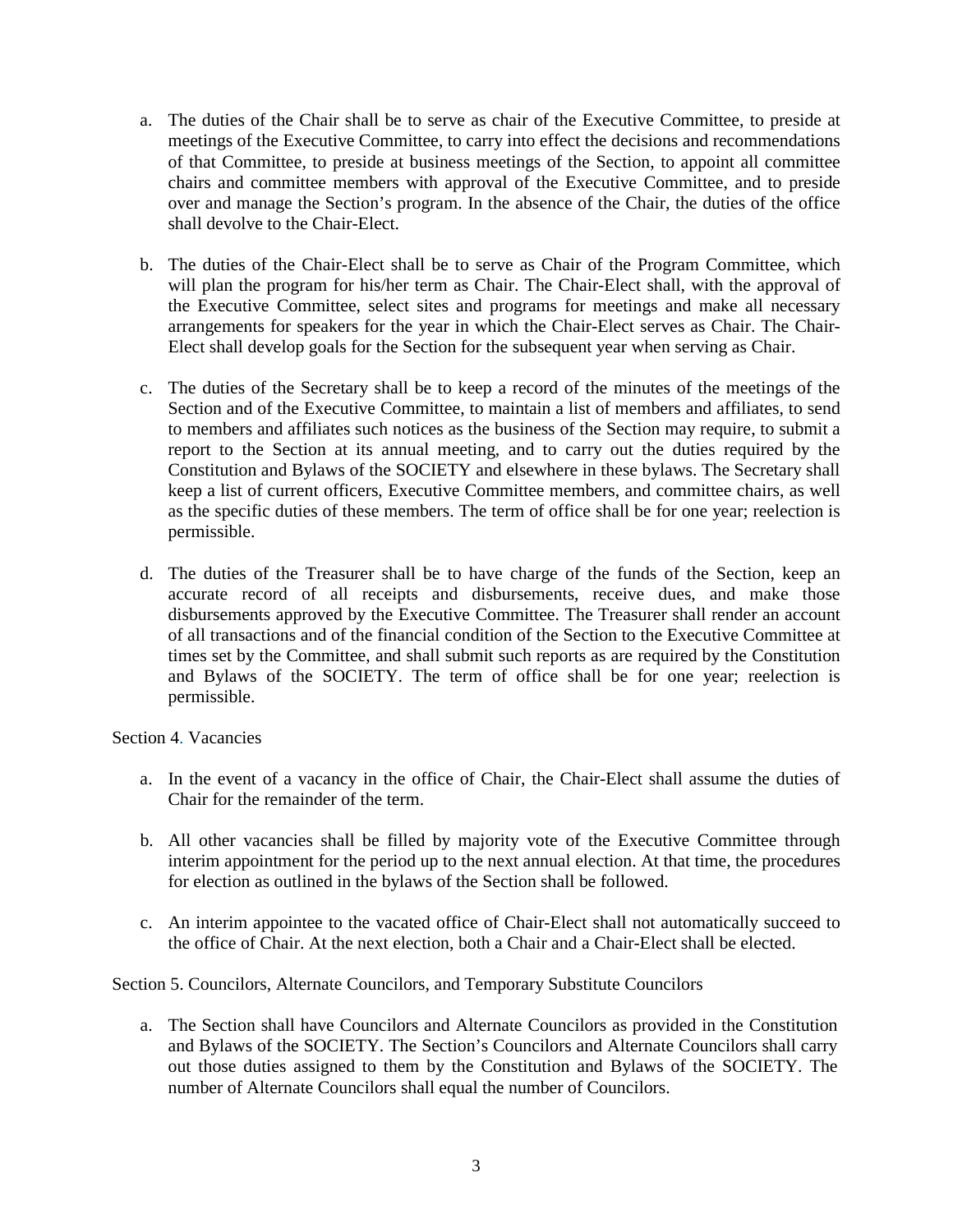- b. Councilors and Alternate Councilors shall be elected from the MEMBERS for three-year terms beginning January 1. Reelection is permissible. Councilors shall be elected in separate years, whenever possible, to provide for a rotation of terms in accordance with the Constitution of the SOCIETY.
- c. In the event that a Councilor is unable to attend a specified meeting of the Council of the SOCIETY, the Chair of the Section shall appoint one of the Alternate Councilors to serve as Councilor at the specified meeting. Such appointment of an Alternate Councilor shall be for only one meeting.
- d. If every Councilor and Alternate Councilor of the Section will be absent from a Council meeting, thus leaving the Section without representation at such meeting, the Executive Committee may designate one MEMBER of the Section as a Temporary Substitute Councilor in accordance with the Bylaws of the SOCIETY.
- e. The Executive Committee shall designate any Councilors to be disqualified under SOCIETY Bylaw provisions for reallocation of Councilors among the Sections.
- f. Any vacancy in the position of Councilor or Alternate Councilor shall be filled for the remainder of the unexpired term at the time of the next annual election. The vacancy may be filled until the next annual election by appointment by the Executive Committee.

#### **BYLAW VI Manner of Election and Terms of Office**

Section 1. Elected officers of the Section shall serve for a term of one year beginning on January 1 or until their successors are elected. At the end of the Chair-Elect's term of office, the Chair-Elect shall succeed to the office of Chair. Officers, Councilors, and Alternate Councilors shall be elected by a ballot of those eligible to vote.

Section 2. At the September meeting, the Nominating Committee, which shall be chaired by the Immediate Past Chair, shall report to the membership its nominations for each office to be filled. Prior to or at that meeting any member of the Section may, in writing or from the floor, nominate additional candidates for office, if the nomination is seconded by another member. Nominations so made shall be equally valid from the Nominating Committee. All candidates nominated shall have indicated willingness to serve if elected.

Section 3. The candidates for each office shall be listed in an order to be selected by lot on a ballot to be distributed to each member of the Section by November 1. A paper ballot will be mailed to any member who requests it.

Section 4. The ballots shall be tabulated and validated not later than November 15. The candidate for each office receiving the largest number of votes shall be declared elected. In case of a tie vote, the Executive Committee, by ballot, shall elect from among the candidates who share the tie vote; the candidate receiving the largest number of votes shall be declared elected.

The results shall be announced by the Section Chair as soon as possible after the election, and also published in the Section's newsletter and/or on the Section's website soon thereafter. The results shall also be certified to the Executive Director of the SOCIETY not later than December 1 in accordance with the Bylaws of the SOCIETY.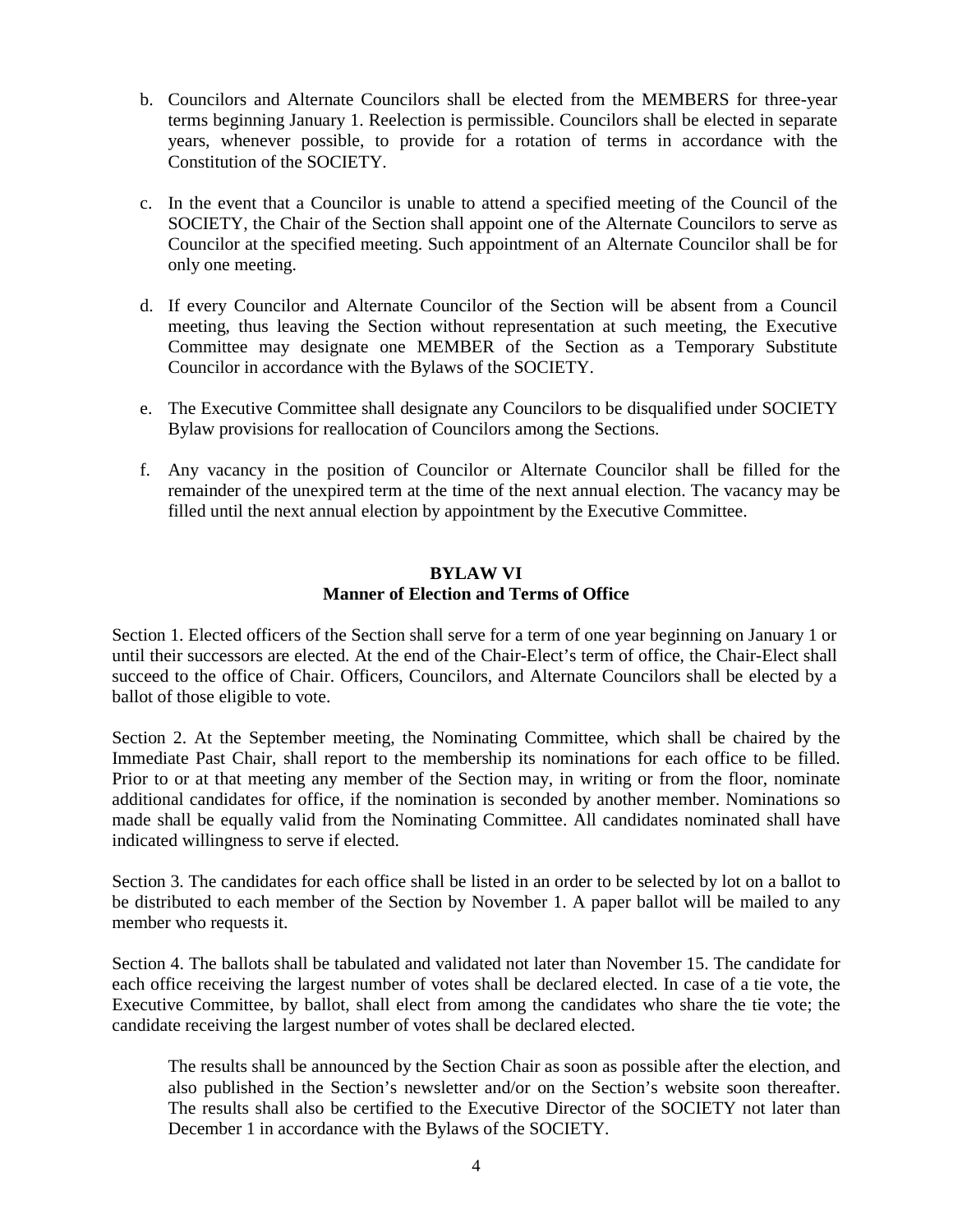Section 5. In accordance with the SOCIETY's Bylaws, balloting procedures should ensure fair balloting that is open to all eligible members, protection against fraudulent balloting, and the timely reporting and archiving of balloting results.

## **BYLAW VII Recall of Elected Officials**

Section 1. The elected officials of the Section (officers and elected Executive Committee members) are subject to recall for neglect of duties or conduct injurious to the SOCIETY. Recall procedures are not applicable to Councilors and Alternate Councilors.

Section 2. The recall of an official shall be initiated when a signed petition, indicating in writing the specific charges and reasonable substantiating evidence, is submitted to the Chair from at least five members of the Section. In the event the Chair is the official in question, the Chair-Elect shall receive the petition and shall assume the duties of the Chair with respect to this issue until the issue is resolved.

Section 3. The Chair shall, without delay, determine that the petitioners are aware of the gravity of their actions and the procedures to be followed. The Chair shall seek an alternate resolution to the problem and a withdrawal of the petition at this time. In the absence of a resolution to the problem, the Chair shall notify the members of the Executive Committee and call a special meeting within thirty days.

- a. The Executive Committee shall promptly continue the recall process or dismiss the petition as ill-founded or find an alternate resolution to the problem. The Chair shall promptly inform the petitioners and the official of the decision of the Executive Committee. If no contact with the official can be made after a reasonable effort, the Executive Committee may remove the official in question with a two-thirds (2/3) vote of the remaining members.
- b. If the proceedings continue:
	- (1) The Chair shall assign the duties of the official to another qualified MEMBER of the Section until the issue is resolved.
	- (2) The official shall be offered an opportunity to answer the allegations in the petition before the Executive Committee. A certified letter shall be sent to the last known address on the official SOCIETY membership roll. Upon notification, the official shall have thirty days to make a written response to the allegations.
	- (3) The Executive Committee shall decide whether or not to proceed after studying the official's response. The Chair shall inform the official and the petitioners of the decision of the Executive Committee. If the Executive Committee decides that the proceedings shall continue, the official shall choose one of the following options:
		- (a) The official may resign.
		- (b) The official may request a recall vote. Section members shall be informed, through brief written statements prepared by the Executive Committee and the official, of the issues involved with the recall vote. Both statements shall be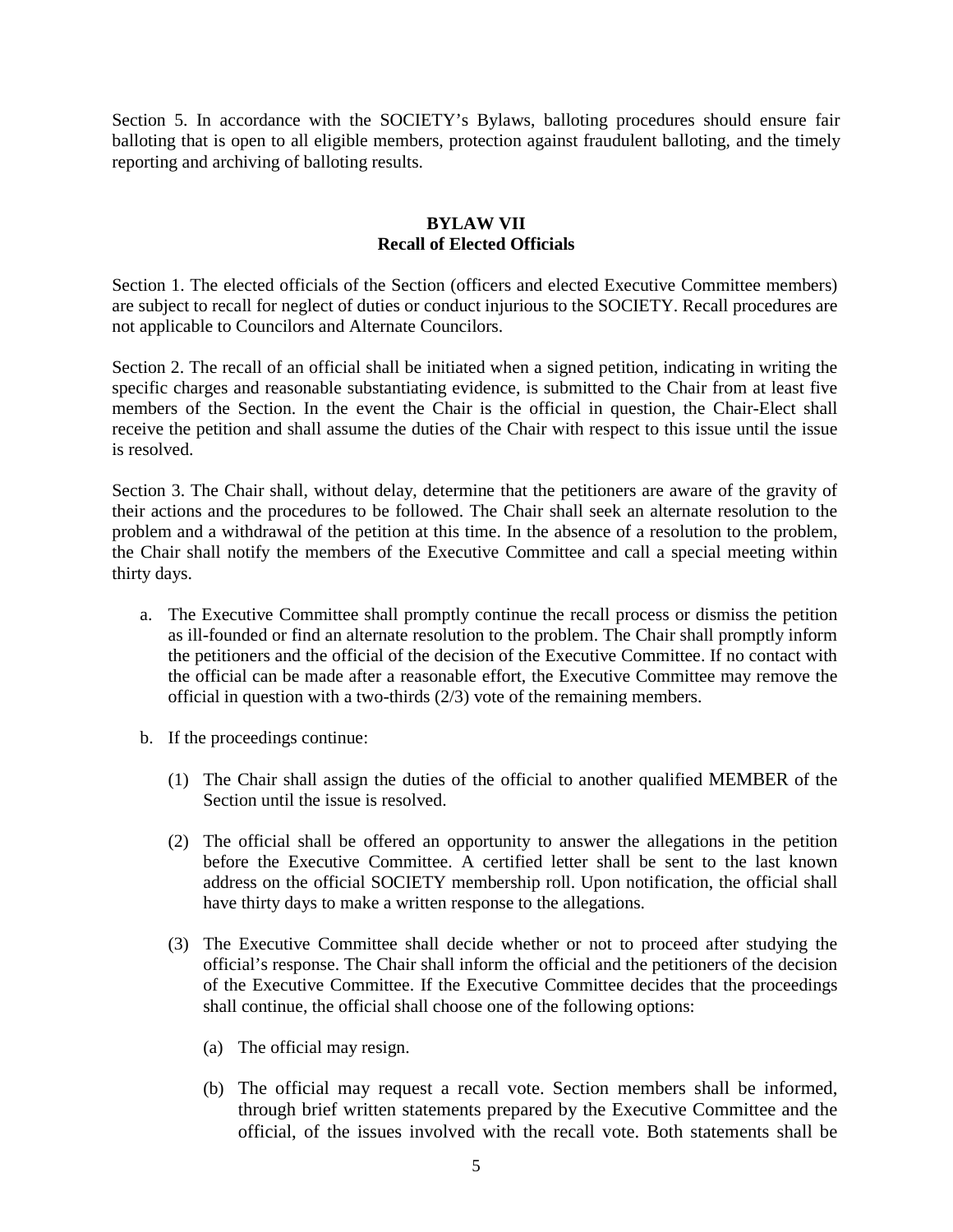distributed to the members before the vote conducted by ballot. A paper ballot will be mailed to any member who requests it. At least two-thirds (2/3) of votes cast shall be required for the official to be removed from office. The membership shall be informed of the results of the recall vote.

- (c) The official may request a hearing and a recall vote by the remaining members of the Executive Committee. A two-thirds (2/3) vote of the remaining members of the Executive Committee shall be required to recall the official.
- (d) The official may choose not to respond and thus forfeit the position.

Section 4. The vacancy provisions of these bylaws shall be used to fill a vacancy caused by a recall process. The Executive Director of the SOCIETY shall be informed of the recall and the filling of the vacancy.

## **BYLAW VIII Committees**

Section 1. The Executive Committee shall establish committees as necessary for the proper operation of the Section.

Section 2. The Section shall be the following standing committees:

a. Membership b. Programs c. Education d. Nominating e. Public Relations f. Awards and Grants g. Auditing

#### **BYLAW IX Meetings**

Section 1. The Section shall hold regular meetings at places and times designated by the Chair. The Executive Committee shall designate one of the regular meetings of the Section as the annual meeting.

Section 2. The Section may have special business meetings upon the written request of a majority of the Executive Committee or upon the written request of 25 of the members of the Section. Such request shall be received by the Secretary at least ten days before the date requested for the meeting and shall state the exact nature of the business intended to be transacted. No other business shall transpire at such meetings. Special meetings of the Section may be held by means of electronic communications technology that permits those in attendance to read or hear the proceedings substantially concurrently with their occurrence, to vote on matters submitted, to pose questions, and to make comments.

Section 3. Due notice of all meetings shall be sent to each member and affiliate of the Section. A quorum for the transaction of business at a Section meeting shall consist of 15 of the members of the Section. No business shall be conducted in the absence of a quorum.

Section 4. At Chair shall set the order of business for regular meetings of the Section. The order of business may be suspended by a majority vote of the members present at any regular meeting.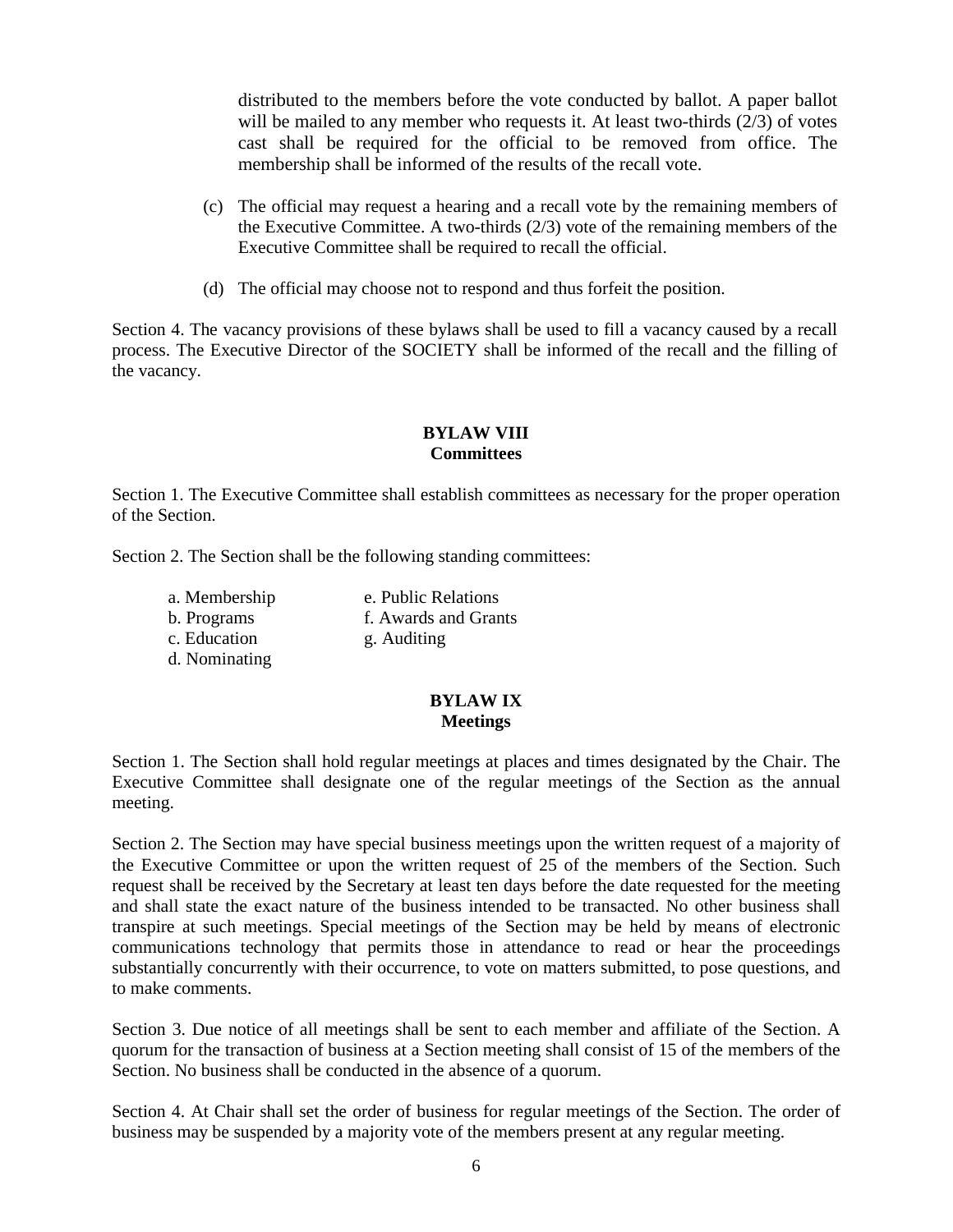Section 5. The most recent edition of *Robert's Rules of Order Newly Revised* shall be the parliamentary authority for all matters not covered in these bylaws or in the SOCIETY's documents.

## **BYLAW X Finances**

Section 1.

- a. Members of the Section may be assessed voluntary Local Section dues in an amount set by the Executive Committee. The Executive Committee shall have the option to waive or discount dues for STUDENT MEMBERS and for others as provided in the SOCIETY's Bylaws for waived or discounted dues.
- b. Society Affiliates may be assessed annual dues in an amount set by the Executive Committee.
- c. The annual dues of Local Section Affiliates shall be determined by the Executive Committee in accordance with the Constitution and Bylaws of the SOCIETY, and as mentioned elsewhere in these bylaws.

Section 2. The Section may raise or collect funds to be expended for local purposes, and may have the entire management and control of such funds insofar as such management and control shall not conflict with any provision of these bylaws or with the Constitution or Bylaws of the SOCIETY.

Section 3. The Section may receive donations or bequests made to it, and may expend or invest the same on behalf of the Section. Such expenditures or investments shall be made by the Treasurer of the Section upon authorization by the Executive Committee.

Section 4. An annual audit shall be conducted by two or more disinterested members, appointed by an officer with no authority to disburse funds. The audit report shall be submitted to the Executive Committee by January 31.

### **BYLAW XI Affiliation with Local Technical Organizations**

Section 1. The Section may affiliate with the Colorado Engineering Council provided that such affiliation does not contravene the Charter, Constitution, Bylaws, or Regulations of the SOCIETY.

Section 2. Affiliations with the local technical organizations listed above shall become effective upon authorization by the Executive Committee of the Section and confirmation by the Council Committee on Constitution and Bylaws, acting for the Council.

Section 3. The Executive Committee may terminate the affiliation with any local technical organization by notifying, in writing, the governing body of the local technical organization. The local technical organization may terminate the affiliation upon written notice to the Section's Executive Committee. Affiliations shall terminate after five years unless reauthorized by the Executive Committee. The term of each subsequent reauthorization shall not exceed five years.